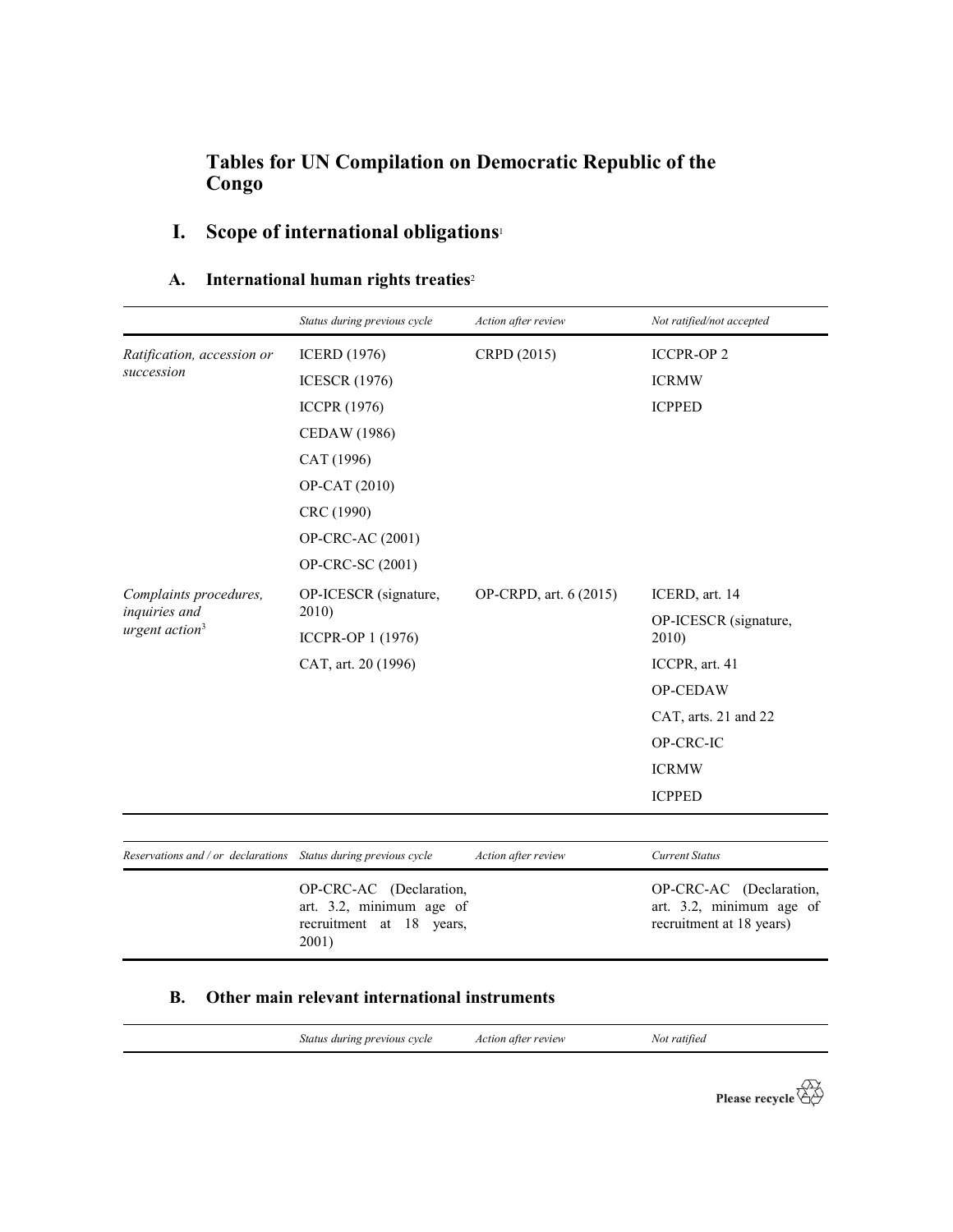| Ratification, accession or<br>succession | Convention on the<br>Prevention and Punishment<br>of the Crime of Genocide               |
|------------------------------------------|------------------------------------------------------------------------------------------|
|                                          | Geneva Conventions of 12<br>August 1949 and Additional<br>Protocols thereto <sup>4</sup> |
|                                          | Rome Statute of the<br>International Criminal Court                                      |
|                                          | Conventions on refugees<br>and stateless persons <sup>5</sup>                            |
|                                          | Palermo Protocol <sup>6</sup>                                                            |
|                                          | <b>ILO</b> fundamental<br>Conventions <sup>7</sup>                                       |
|                                          | <b>ILO Conventions Nos. 169</b><br>and 1898                                              |
|                                          | Convention against<br>Discrimination in Education                                        |

# II. Cooperation with human rights mechanisms and bodies

## A. Cooperation with treaty bodies<sup>9</sup>

| Treaty body  | Concluding observations<br>included in previous review | Latest report submitted<br>since previous review | Latest concluding<br>observations           | Reporting status                                         |
|--------------|--------------------------------------------------------|--------------------------------------------------|---------------------------------------------|----------------------------------------------------------|
| <b>CERD</b>  |                                                        |                                                  |                                             | Sixteenth to eighteenth<br>reports overdue since<br>2011 |
| <b>CESCR</b> | November 2009                                          |                                                  |                                             | Fifth report overdue<br>since $2013$                     |
| HR Committee |                                                        | 2016                                             | November 2017                               | Fifth report due in<br>2021                              |
| <b>CEDAW</b> | July 2013                                              | 2018                                             |                                             | Eighth report pending<br>consideration in July<br>2019   |
| <b>CAT</b>   |                                                        | 2017                                             |                                             | Second report pending<br>consideration in May<br>2019    |
| <b>CRC</b>   | February 2012 (on<br>OP-CRC-AC)                        | 2013 (on CRC and<br>OP-CRC-SC)                   | February 2017 (on<br>CRC and OP-CRC-<br>SC) | Sixth to eighth reports<br>due in $2022$                 |

#### Reporting status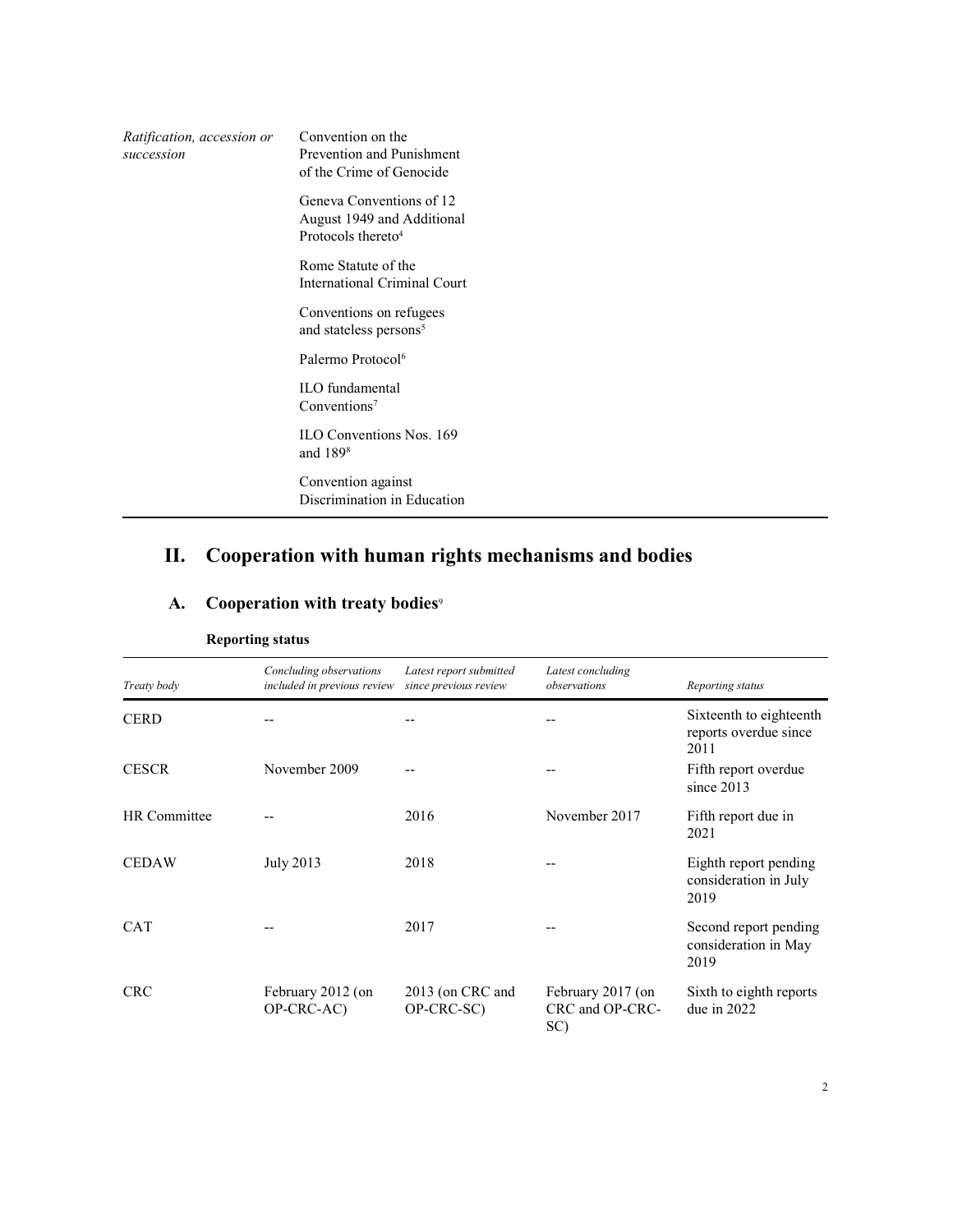CRPD -- - - - - - - - - - - - - - - Initial report overdue since 2017.

| Treaty body  | Due in |                 | Subject matter                                                                                                                             | Submitted                                    |
|--------------|--------|-----------------|--------------------------------------------------------------------------------------------------------------------------------------------|----------------------------------------------|
| HR Committee | 2019   |                 | Sexual violence; situation in --<br>Kasai; and participation in<br>public affairs and elections. <sup>10</sup>                             |                                              |
| <b>CEDAW</b> | 2015   |                 | Violence against women in Reminders sent. <sup>12</sup><br>conflict-affected areas; and<br>marriage and family<br>relations. <sup>11</sup> |                                              |
| <b>Views</b> |        |                 |                                                                                                                                            |                                              |
| Treaty body  |        | Number of views | <b>Status</b>                                                                                                                              |                                              |
| HR Committee |        | $3^{13}$        |                                                                                                                                            | Further information requested. <sup>14</sup> |

Responses to specific follow-up requests from concluding observations

#### **B.** Cooperation with special procedures<sup>15</sup>

|                                                         | Status during previous cycle                                                                                   | Current status                                                                |
|---------------------------------------------------------|----------------------------------------------------------------------------------------------------------------|-------------------------------------------------------------------------------|
| Standing invitations                                    | No                                                                                                             | Yes                                                                           |
| Visits undertaken                                       | <b>Internally Displaced Persons</b>                                                                            | Water and sanitation<br>Mercenaries                                           |
| Visits agreed to in principle                           |                                                                                                                |                                                                               |
| Visits requested                                        | Housing<br>Human Rights Defenders<br>Torture                                                                   | Foreign debts<br>Independence of Judges and Lawyers<br>Violence against women |
| Responses to letters of<br>allegation and urgent appeal | During the period under review 8<br>communications were sent. The<br>Government replied to 0<br>communications |                                                                               |
| Follow-up reports and missions                          | Summary executions                                                                                             |                                                                               |

## C. Status of national human rights institutions<sup>16</sup>

| National human rights institution | Status during previous cycle | Status during present cycle <sup>17</sup> |
|-----------------------------------|------------------------------|-------------------------------------------|
|                                   |                              |                                           |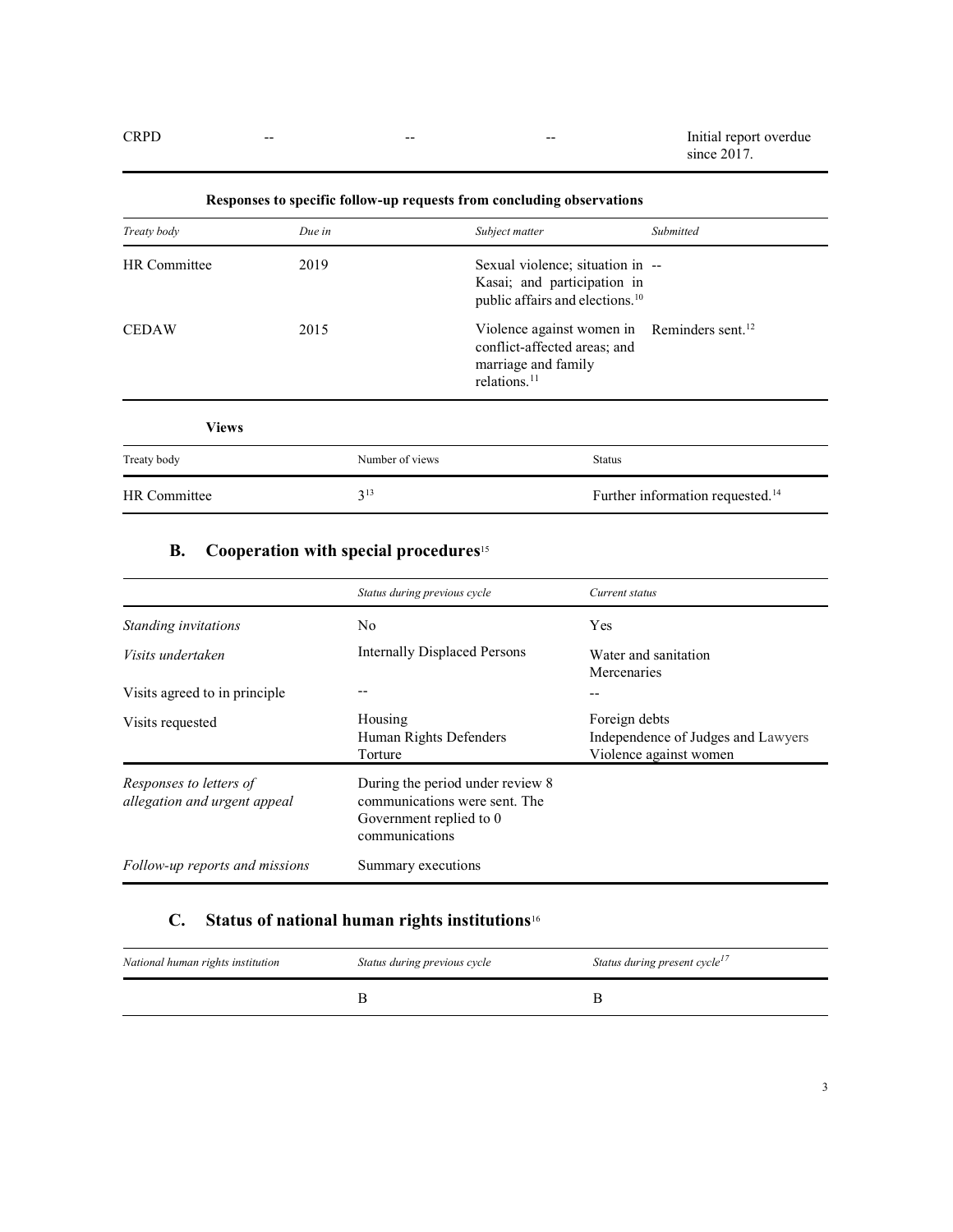#### Notes

- <sup>1</sup> Unless indicated otherwise, the status of ratification of instruments listed in the table may be found on the official website of the United Nations Treaty Collection database, Office of Legal Affairs of the United Nations Secretariat, http://treaties.un.org/. Please also refer to the United Nations compilation on Democratic Republic of the Congo from the previous cycle (A/HRC/WG.6/19/COD/2).
- <sup>2</sup> The following abbreviations have been used in the universal periodic review document:

| <b>ICERD</b>      | International Convention on the Elimination of All Forms of     |
|-------------------|-----------------------------------------------------------------|
|                   | Racial Discrimination;                                          |
| <b>ICESCR</b>     | International Covenant on Economic, Social and Cultural         |
|                   | Rights;                                                         |
| <b>OP-ICESCR</b>  | Optional Protocol to ICESCR;                                    |
| <b>ICCPR</b>      | International Covenant on Civil and Political Rights;           |
| <b>ICCPR-OP1</b>  | Optional Protocol to ICCPR;                                     |
| <b>ICCPR-OP 2</b> | Second Optional Protocol to ICCPR, aiming at the abolition of   |
|                   | the death penalty;                                              |
| <b>CEDAW</b>      | Convention on the Elimination of All Forms of Discrimination    |
|                   | against Women;                                                  |
| OP-CEDAW          | Optional Protocol to CEDAW;                                     |
| <b>CAT</b>        | Convention against Torture and Other Cruel, Inhuman or          |
|                   | Degrading Treatment or Punishment;                              |
| OP-CAT            | Optional Protocol to CAT;                                       |
| <b>CRC</b>        | Convention on the Rights of the Child;                          |
| OP-CRC-AC         | Optional Protocol to CRC on the involvement of children in      |
|                   | armed conflict;                                                 |
| OP-CRC-SC         | Optional Protocol to CRC on the sale of children, child         |
|                   | prostitution and child pornography;                             |
| OP-CRC-IC         | Optional Protocol to CRC on a communications procedure;         |
| <b>ICRMW</b>      | International Convention on the Protection of the Rights of All |
|                   | Migrant Workers and Members of Their Families;                  |
| <b>CRPD</b>       | Convention on the Rights of Persons with Disabilities;          |
| OP-CRPD           | Optional Protocol to CRPD;                                      |
| <b>ICPPED</b>     | International Convention for the Protection of All Persons      |
|                   | from Enforced Disappearance.                                    |

- <sup>3</sup> Individual complaints: ICCPR-OP 1, art. 1; OP-CEDAW, art. 1; OP-CRPD, art. 1; OP-ICESCR, art. 1; OP-CRC-IC, art. 5; ICERD, art. 14; CAT, art. 22; ICRMW, art. 77; and ICPPED, art. 31. Inquiry procedure: OP-CEDAW, art. 8; CAT, art. 20; ICPPED, art. 33; OP-CRPD, art. 6; OP-ICESCR, art. 11; and OP-CRC-IC, art. 13. Inter-State complaints: ICCPR, art. 41; ICERD, art. 11; ICRMW, art. 76; ICPPED, art. 32; CAT, art. 21; OP-ICESCR, art. 10; and OP-CRC-IC, art. 12. Urgent action: ICPPED, art. 30.
- 4 Geneva Convention for the Amelioration of the Condition of the Wounded and Sick in Armed Forces in the Field (First Convention); Geneva Convention for the Amelioration of the Condition of Wounded, Sick and Shipwrecked Members of Armed Forces at Sea (Second Convention); Geneva Convention relative to the Treatment of Prisoners of War (Third Convention); Geneva Convention relative to the Protection of Civilian Persons in Time of War (Fourth Convention);Protocol Additional to the Geneva Conventions of 12 August 1949, and relating to the Protection of Victims of International Armed Conflicts (Protocol I); Protocol Additional to the Geneva Conventions of 12 August 1949, and relating to the Protection of Victims of Non-International Armed Conflicts (Protocol II); Protocol Additional to the Geneva Conventions of 12 August 1949, and relating to the Adoption of an Additional Distinctive Emblem (Protocol III).. For the official status of ratifications, see Federal Department of Foreign Affairs of Switzerland, at https://www.dfae.admin.ch/eda/fr/dfae/politique-exterieure/droit-international-public/traitesinternationaux/depositaire/protection-des-victimes-de-la-guerre.html
- 5 1951 Convention relating to the Status of Refugees and its 1967 Protocol, 1954 Convention relating to the Status of Stateless Persons, and 1961 Convention on the Reduction of Statelessness.